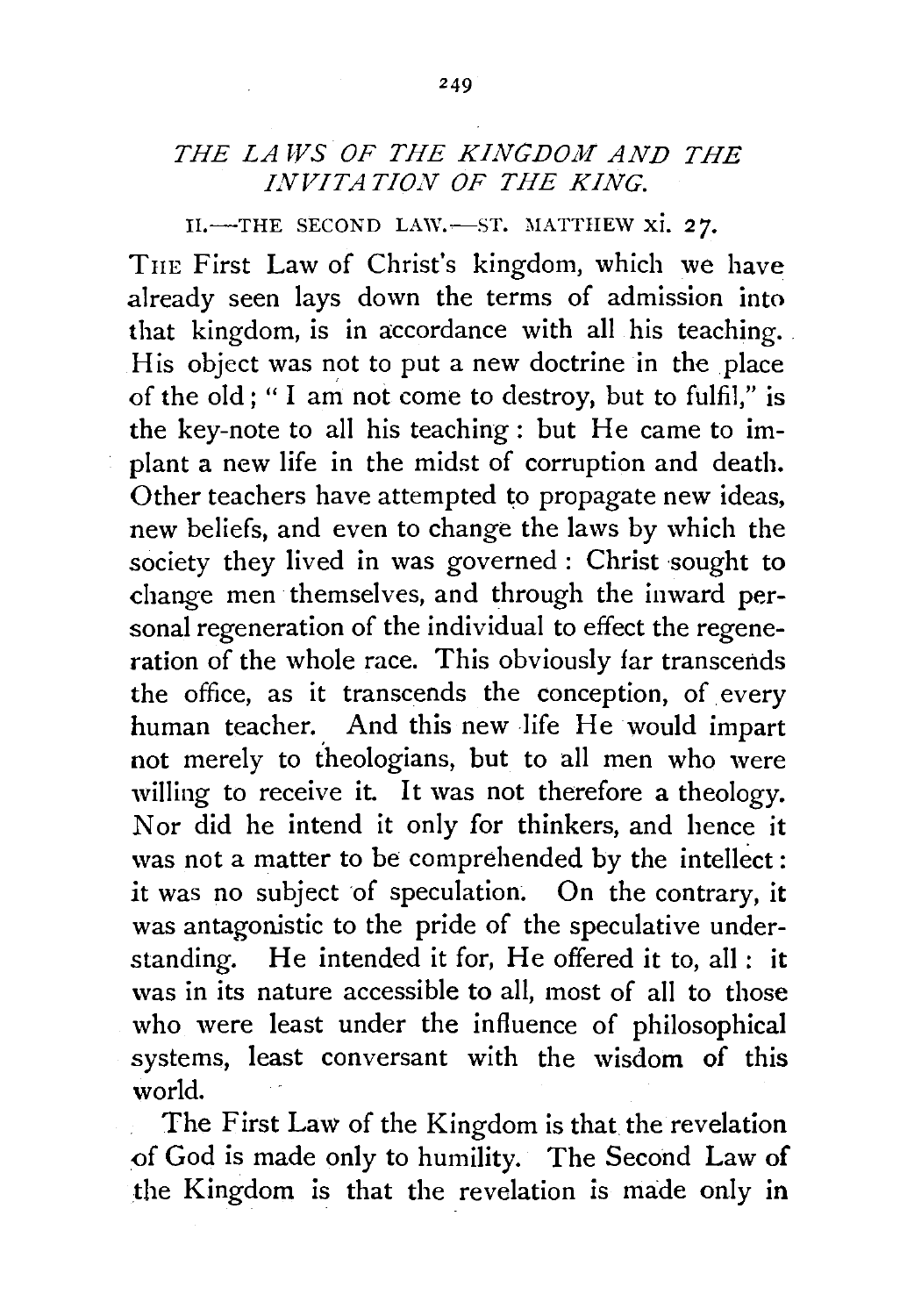Christ. "All things are delivered to me of my Father: and no man knoweth the Son but the Father; neither knoweth apy one the Father but the Son, and he to whomsoever the Son willeth to make the revelation."

*All things are delivered unto me.* Two questions arise on these words. What are the "all things"? When were they " delivered"?  $\lceil (1) \rceil$  The "all things" do not mean "the babes" of the previous verse, nor yet exclusively the whole administration of the Messianic kingdom. The " all things " are to be taken in their largest sense. Christ is the one Mediator between God and his creation. He is the Eternal Word, by whom the heavens and the earth were made, as well as the Son, in whom the Father has been made manifest unto men. The " all things" comprise the whole revelation of God, whether in nature or in grace ; for this has been made through Him, and through Him alone. Three worlds are his. He has all power in heaven and in earth; He has the keys of Hades and death. (2) It follows, in the next place, that the aorist  $(\pi a \rho \epsilon \delta \phi)$  does not refer to a single past act in time, such as the entrance of the Incarnate Son into the world, or the beginning of his earthly ministry. It is strictly and properly used of a timeless act. It is the act, not in time, by which the Father constituted the Son the Mediator between the unseen God and the whole visible creation ; the act by virtue of which through Him the worlds were made, as well as the act by which He gave Him authority over all flesh, that He should give eternal life to all that the Father had given Him (John xvii. 2). His mediatorial position He derives from the Father; the Father has bestowed it upon Him: but with it He has also bestowed the plenary power of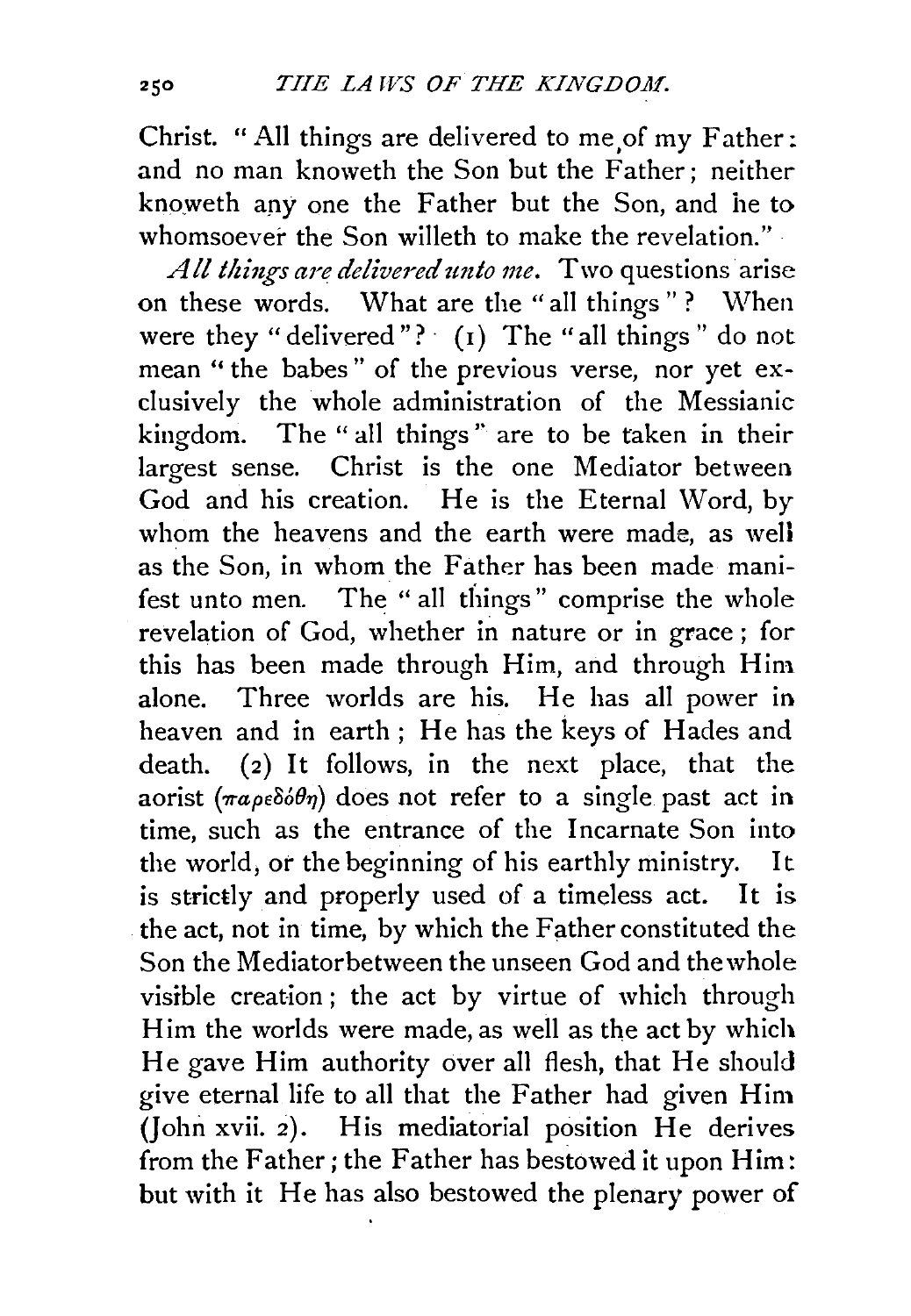the government and administration of the mediatorial kingdom. There is a subordination; for He says, "That he may give eternal life to as many as *thou hast git:en him."* There is a personal sovereignty, an individual supremacy; for He says, "No man knoweth the Father, but he to whom the Son *willeth (βούληται*) to make the revelation." His power is "given" unto Him, but it is "all power in heaven and in earth."

How completely the Second Law of the Kingdom corresponds to the First! If the revelation is made to the heart, to the sense of need, to the moral and spiritual nature rather than to the intellect, is not this in exact accordance with the fact that that which is proposed for the acceptance of men is not a string of dogmas, but a Person, a Person who reveals God as a Father, a Person who is the Incarnation of Divine Love, and therefore is the object not of intellectual speculation but of personal attachment? " The pivot of the Gospel," it has been truly said, " is not a formula, a principle, an idea more or less noble ; it is the Person of Jesus itself, but the living Person, whose regenerating action each one may feel within him, and not the metaphysical Person, which has been reduced by the definitions of a scholastic theology to nothing better than an abstract and incomprehensible notion." It is this Person, human and Divine, having the most intimate personal relationship to the Father, appearing in form and fashion as man, through whom alone the revelation of God to man is possible. He alone, as the Son of God, possesses that absolute and perfect knowledge 1

**Contract** 

<sup>&</sup>lt;sup>1</sup> The verb  $i\pi i$ yiv $\omega \sigma \kappa \epsilon \nu$  does not necessarily denote this. But it is used frequently, as is the noun  $i\pi i\gamma\nu\omega\sigma_i\epsilon$ , of inward and spiritual discernment. See, for instance, for the verb, Matt. xiv. 35, xvii. 12; Mark ii. 8, επιγνούς ο 'Ι. τι πνεύματι abrov, v. 30, *i* $\pi$ *iyvovc iv iauro*; Col. i. 6; 2 Pet. ii. 21; and very strikingly in I Cor.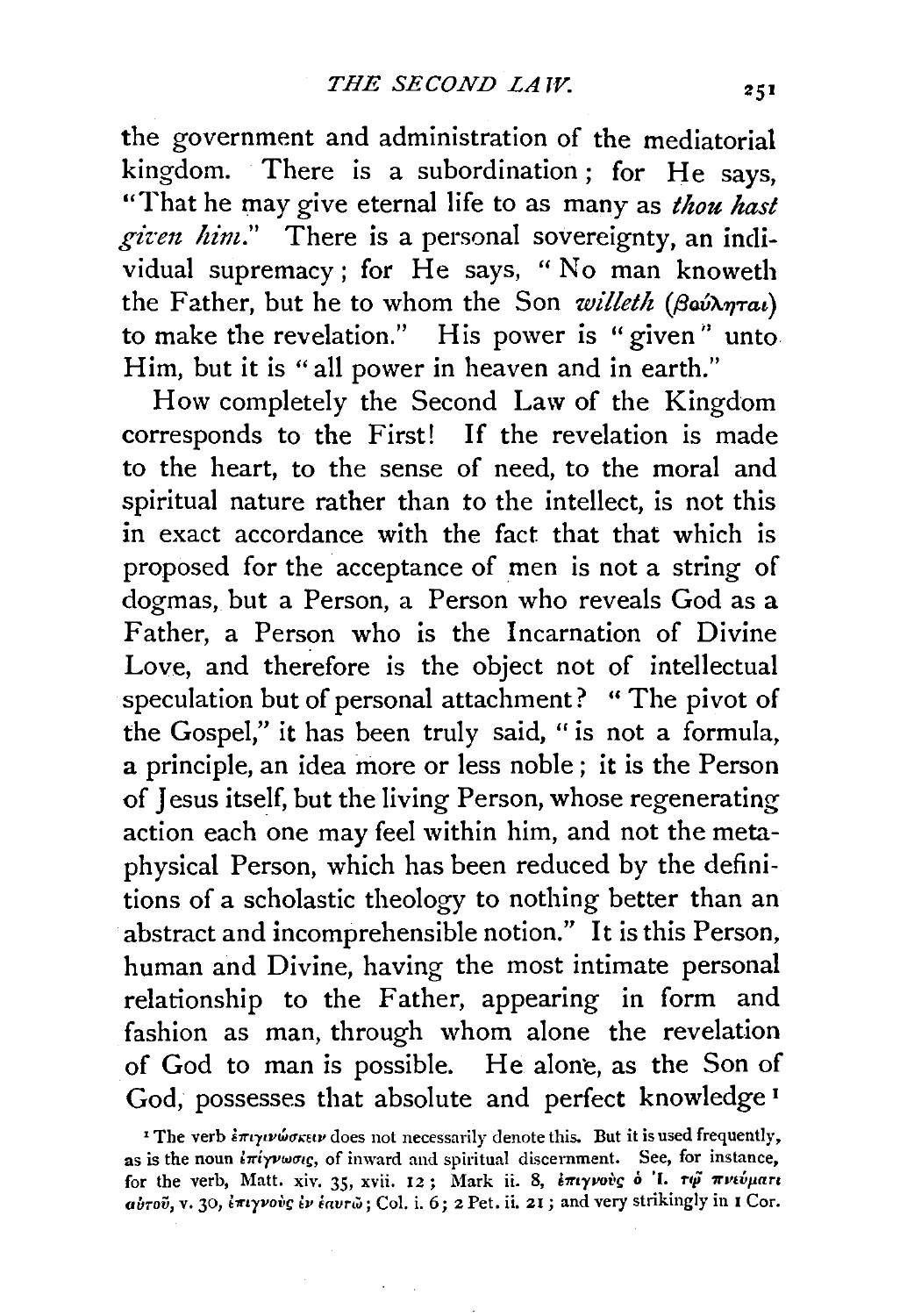of the Father which must be possessed by One who is to declare Him to others: He alone, as the Son of Man, can so present, so bring near, God to men, that they can learn to acknowledge Him as a Father. Both these truths are involved in our Lord's words in this verse. First, "No man knoweth the Son but the Father, neither knoweth any man the Father but the Son." There He claims an exclusive prerogative of knowledge. Whatever knowledge of God others in the form of men may attain to, it is a knowledge imparted, a knowledge acquired through faith and repentance; a relative, not an absolute knowledge: with Him it is a privilege of nature. Next, "All things are delivered to me of my Father. . . . No one knoweth the Father but he to whom the Son will reveal him." In these words He claims to be not merely the sole channel of the revelation of God, hut to have the absolute disposal of it in his hands. The language of the verse, it has been often remarked, is strikingly like the language of St. John. In this passage and the corresponding passage of St. Luke (Chap. x. 22) we have the connecting link between the Synoptists and the Fourth Gospel in relation to the Person of Jesus. That Gospel is a comment on these words. The doctrine of that Gospel concerning the preexistence and Divine Nature of the Son is little more than a repetition, it can scarcely be called an expansion, of

xiii. 12, where the Apostle does not expect even in a future life to have an absolutely perfect knowledge of God, which no creature can have, but only the full inward illumination, free from all let or hindrance by reason of sin, an intimate and immediate rather than a perfect knowledge; and for the noun, Rom. iii. 20, "the knowledge of  $sin$ ;" Eph. iv. 13, "the knowledge of the Son of God" (where  $i\pi i\gamma\nu\omega\sigma i$  is used of the knowledge of believers, as  $i\pi i\gamma\iota\nu\omega\sigma\kappa\epsilon\nu$  in our passage of the Father aud the Son) ; Col. i. 10; I Tim. ii. 4 ; 2 Pet. i. 2, 8; and many other passages. In the parallel passage in St. Luke (Chap. x. 22) the verb is *')'•Vw111eu,* as it is also in the Patristic quotations. See note at the ernl of this Exposition.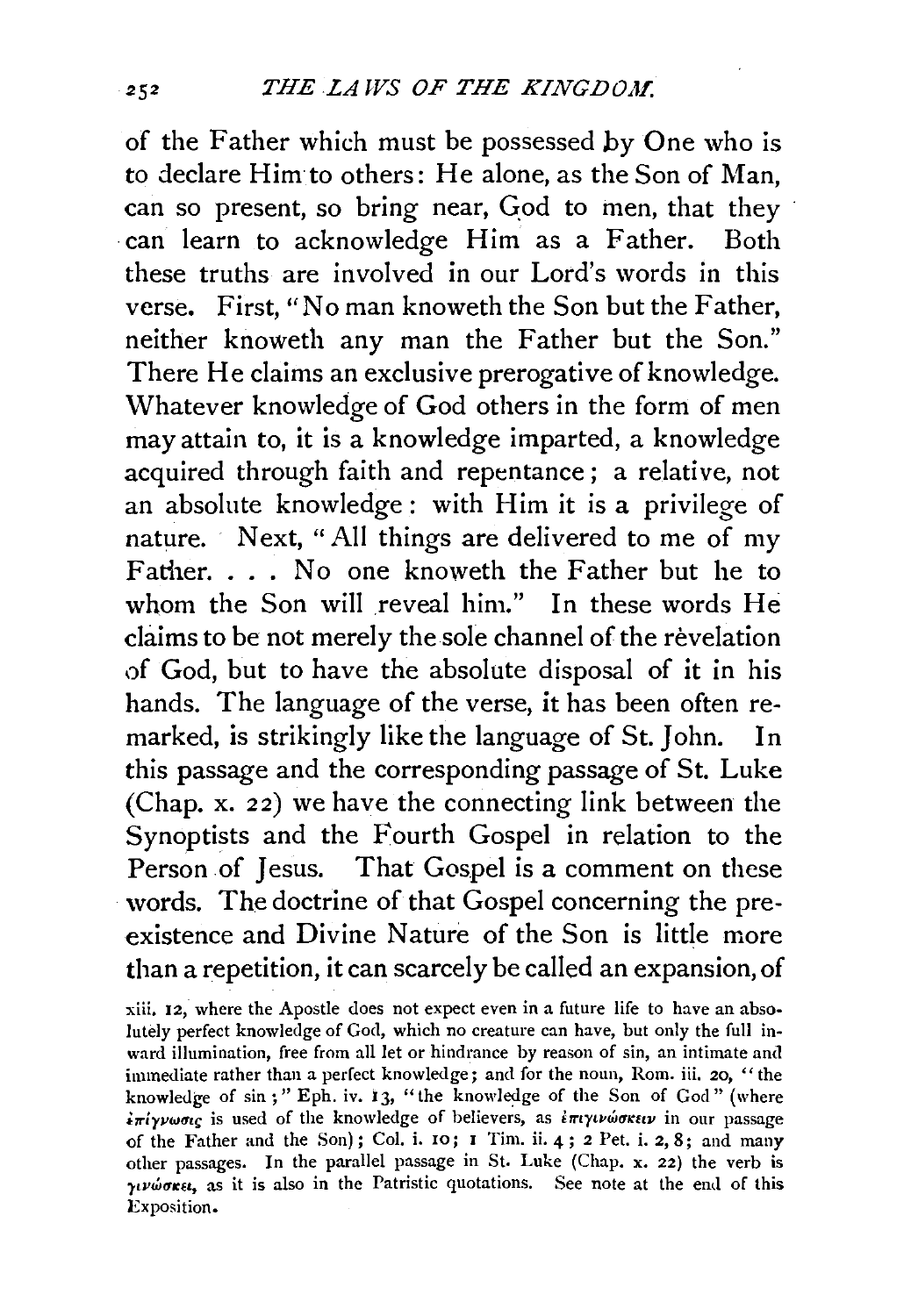what we find here. The words of St. John-" No man hath seen God at any time; the only-begotten Son who is in the bosom of the Father, he hath declared him" $$ are a mere variation of the statement in St. Matthew. They assert the same exclusive knowledge of the Father, the same personal revelation by the Son. Our Lord's own words, as given in that Gospe1, do not transcend his testimony concerning Himself here. In reply to Philip's demand, "Lord, shew us the Father, and it sufficeth us," what is his answer? " Have I been so long time with you, and yet hast thou not known me, Philip? He that hath seen me, hath seen the Father; and how sayest thou then, Shew us the Father? Believest thou not that I am in the Father, and the Father in me?" In this passage, as in the one under consideration in St. Matthew, the great central thought is the same, that the perfect and adequate expression to man of God is only to be found in Christ. In both there is asserted a deep inner union between the Father and the Son, such as does not exist between any created being and God. In both there is the same assertion of an exclusive Revelation through the Son. The only difference is that the relation which in St. Matthew is described as one of mutual intimate knowledge, in St. John is described as one of mutual indwelling. But the paramount claim, the absolute self-assertion, is the same in both. And whatever may be said elsewhere of the indwelling of-God in holy men, or of the knowledge of God to which they attain, yet this is invariably represented as a gift, as an acquisition, not as an inherent and inalienable right. The holiest man that has ever lived has never dared to say, "He that hath seen me hath seen the Father;"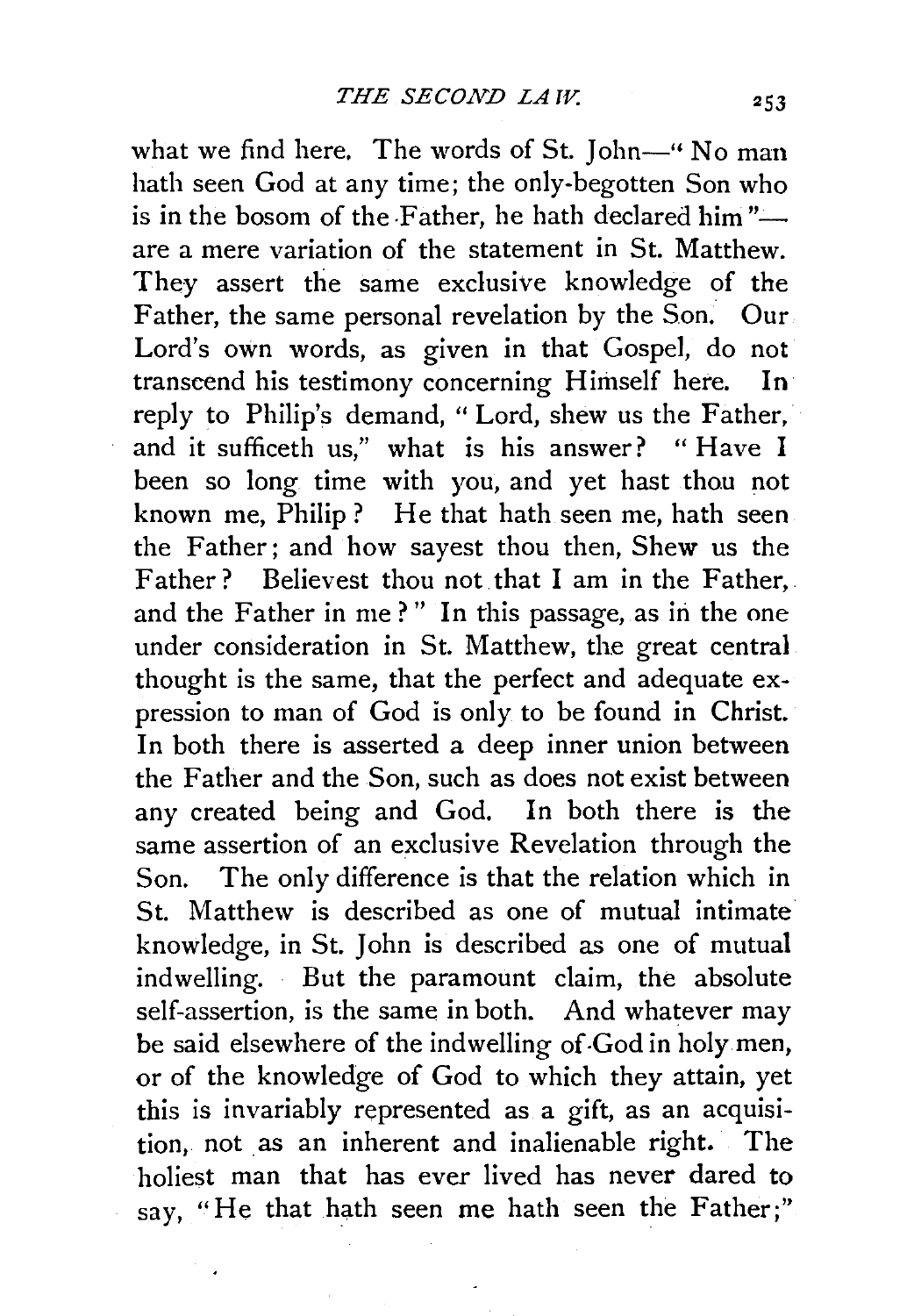or *to* assert, " No man cometh *to* the Father but by me."

The First Law of the Kingdom was, we saw, in harmony with the law by which all knowledge is acquired. Humility is the gate of all knowledge, human as well as Divine.

The Second Law, it may be affirmed with equal truth, is established by all the facts of human history. That history has been, no doubt, in one respect a perpetual wandering from God, but it has also been in another respect a perpetual seeking after God, if haply men might find Him. And it is no less certain that God has met this need, that He has ever in some measure revealed Himself *to* man. By the visible creation, by the conscience within, by the sense of duty and responsibility, by the voice of teachers, *to* whom a larger illumination was given than to the mass of mankind-God has spoken *to* man.

In different ages and in different degrees God has been pleased to impart to certain persons a knowledge of Himself not vouchsafed *to* others. Nor were these revelations confined *to* one race, the Jewish, though bestowed upon it in a larger degree than upon others. The founders of religious systems, like Zoroaster and Confucius, like Sakya Muni and Mohammed, have either claimed themselves *to* possess, or have been credited by others with the possession of, supernatural communications whence they derived any truth they possessed. Teachers like Plato and Socrates had an insight and a wisdom not their own. The histories of Melchizedek and Balaam seem written as if to warn us how we narrow the sphere of Divine Revelation. It is indeed impossible to read the sayings of Indian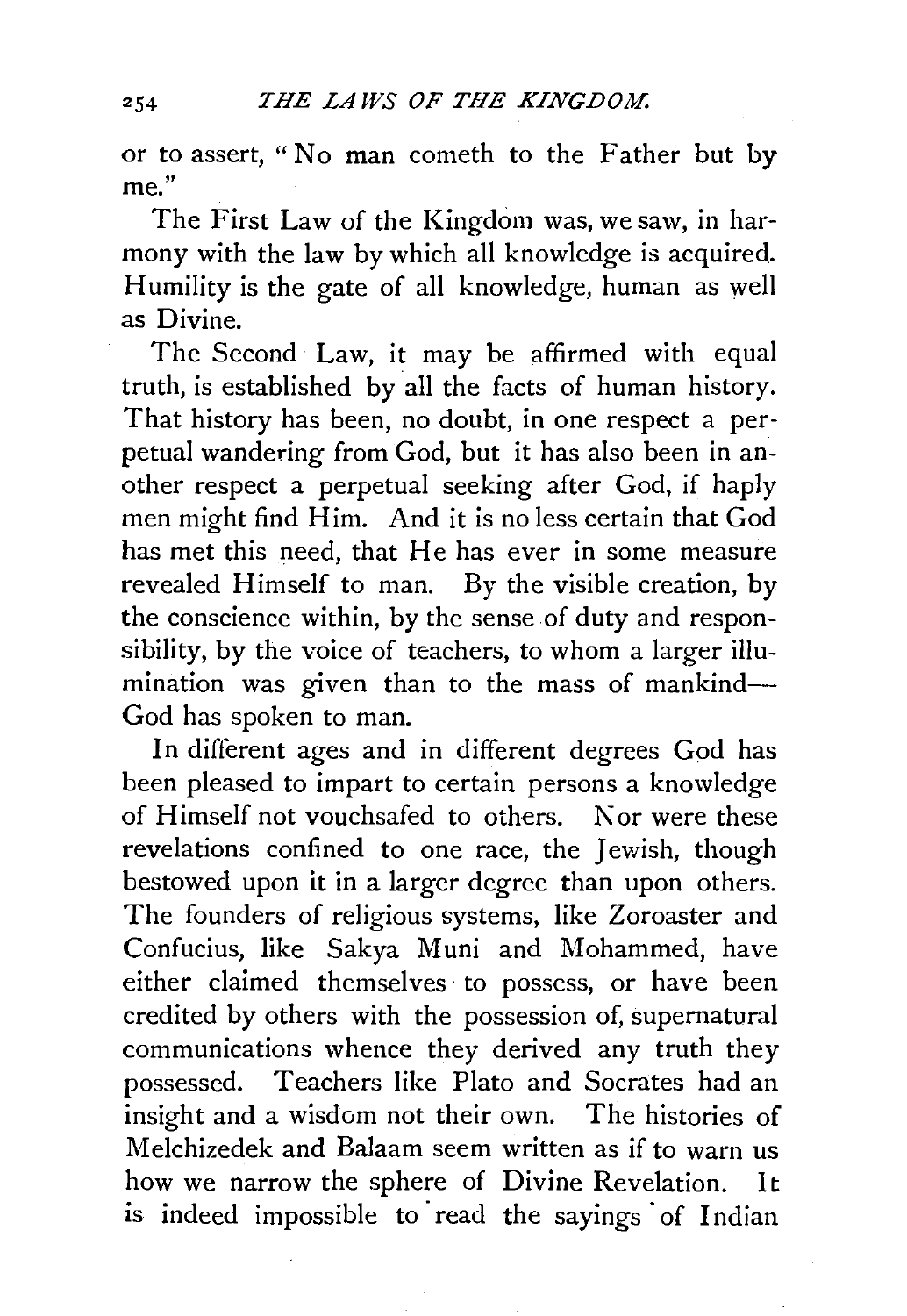sages, containing so many striking parallels to our Lord's words in the Gospels,<sup> $I$ </sup> or the Divine guesses of Plato, without feeling that God did not leave Himself without witness in human hearts, as well as in the order of creation. Still, all the utterances of truth which have come from the best of human masters have been only broken fragments mingled with base alloy, gleams of light crossed and darkened by human passion and error. No Master but One has ever shewn us the Father. There is but One who could say, " I do always such things as please the Father;" but One who could say, "He that hath seen me hath seen the Father."

And that which *to* every serious and thoughtful mind must establish his claim is this, that He has so manifested God by his words and his works, in his life and in his death, that not only has no other ever approached either his character or his teaching, but that the one and the other are practically infinite in their instruction. Is it not the unquestionable fact that no discovery has ever been made in religion or in morals which is not explicitly or implicitly contained in the teaching of Christ, and that the heart has never formed any lawful aspiration which He does not satisfy? There is no morality like the morality of the gospel. The greatest masters have admitted its unapproachable purity and majesty; none have been able to add to it or to alter it. All that is left for men is to study and practise it, with the perpetual consciousness of coming short. Nor has any discovery been made concerning God and his relation to man which can for a moment be put in competition with that which is made to us in

~ See Dr. J. Muir's "Religious and Moral Sentiments from Sanskrit Writers."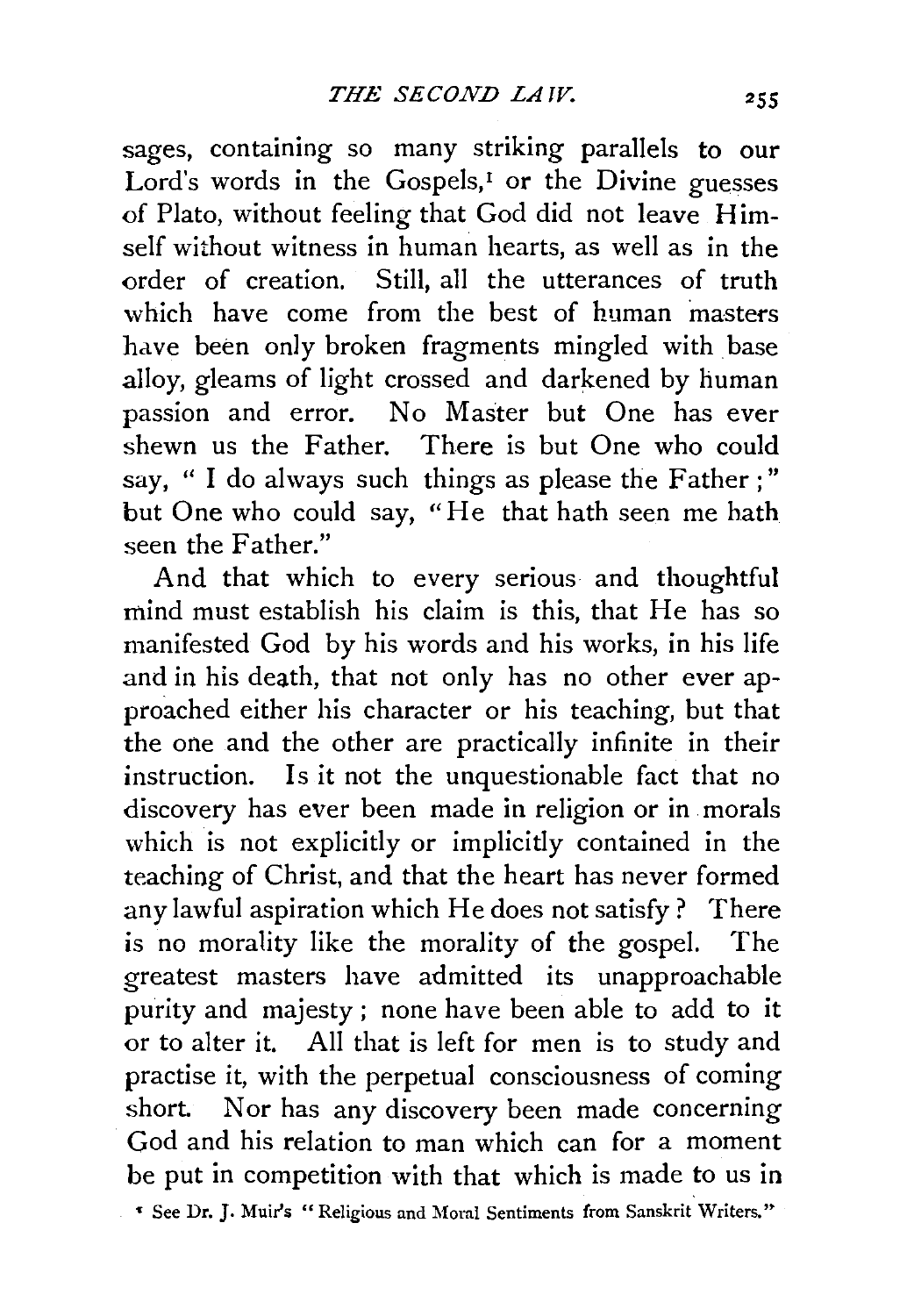Christ. We may, of course, reject this,'but it will net be to choose any other system in preference. Either the character of God has been revealed in Jesus Christ, or it has never been revealed at all.

He whose whole life bears witness to his words, He who is the spotless mirror of truth and righteousness, makes this affirmation concerning Himself: "No man knoweth the Father save the Son, and he to whom the Son willeth to reveal (Him)." He who is "meek and lowly in heart" does not, in false humility, deny his true dignity. He tells us plainly that we cannot find out God for ourselves, that we shall weary ourselves in vain if we make the attempt, that He only can shew us the Father. May it not be worth while to listen to Him? May it not be worth while to recognize these fundamental laws of His kingdom, and to act upon them, instead of beginning with cavils and objections? In all the attempts that men are now making to solve the problems which never can be solved by the human intellect, they fail, and must fail, because they refuse to bow to the Laws in accordance with which alone any revelation is possible. They have learnt a better wisdom in their study of the physical universe. Let us hope the time may come when the laws of the spiritual and moral universe will obtain due recognition, and when men will confess that the first step to any true Divine knowledge lies in submission to the laws of the Divine kingdom, not in resistance to them. To this result we may hope that all the struggles and failures of men are tending. When men find that all these weary attempts to discover God end in disappointment, when they have honestly and without reserve admitted that no revelation of moral truth can be hoped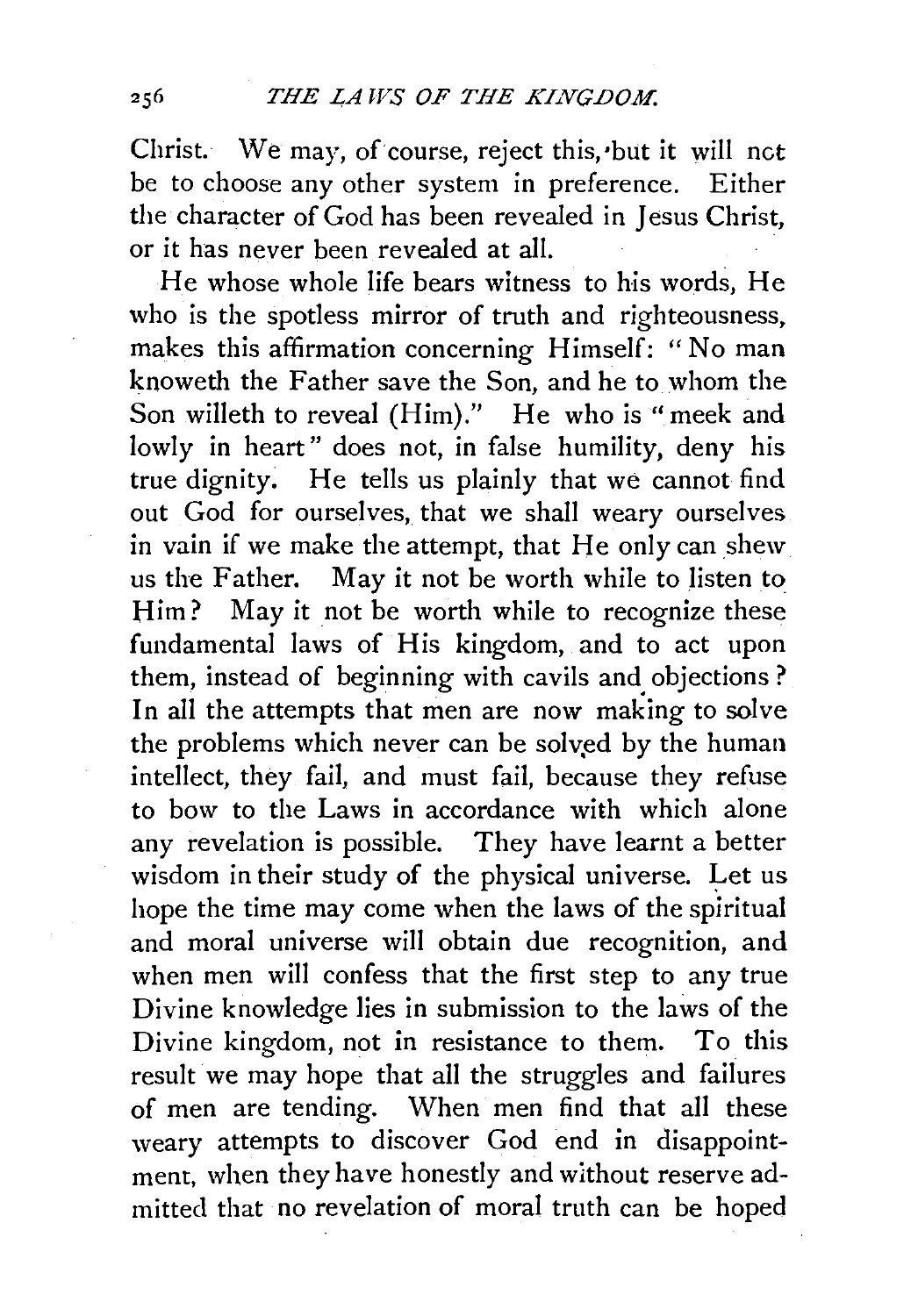for beyond that which has been given in Jesus of Nazareth, they may perchance at last learn to adopt his method. The secret of Jesus is to be found here. The laws of his kingdom may not be such as we, in the pretentiousness of our self-wisdom, should have expected or thought most desirable. As the philosophers of old could conceive of no centre of the universe but the earth, so we can conceive of no centre but ourselves. But Christ lifts our thoughts into another sphere, bids us take a far wider range, points us to the great central Sun round which all the parts of the system are grouped, and thus in the light of this new revelation we see how all the several parts fall into their proper harmony and order. When we have submitted to this revelation, when we have acknowledged its Laws, we shall have shewn ourselves worthy to listen to the invitation which follows.

 $N$  $0$ TE $-$ I have reserved till the last the discussion of the different readings of this passage in order to leave the exposition clear. The variations are interesting, but whichever reading we adopt, our Lord's testimony to Himself and the value of the passage in its relation to the Fourth Gospel remain the same. There are two principal variations in the text ; the one, the transposition of the second and third clauses of the verse, many of the earliest quotations in the Fathers running, "No one knoweth the Father but the Son, neither knoweth any the Son but the Father;" the other, the substitution of the aorist  $\epsilon_{\gamma\nu\omega}$  for the present  $\gamma$ uvώσκει or επιγινώσκει. Other noticeable variations are the perfect  $\pi a \rho a \delta \epsilon \delta \sigma \tau a \iota$  (Justin Martyr) for  $\pi a \rho \epsilon \delta \epsilon \theta \eta$ ; the plural ols  $\hat{a}v$ , *quibuscunque*, for  $\omega \hat{a}dv$  ( $\hat{a}v$ ); and  $\hat{a}\pi$ oka $\lambda\hat{v}\psi$ m for  $\beta$ όυληται αποκαλύψαι.

VOL. VII. 17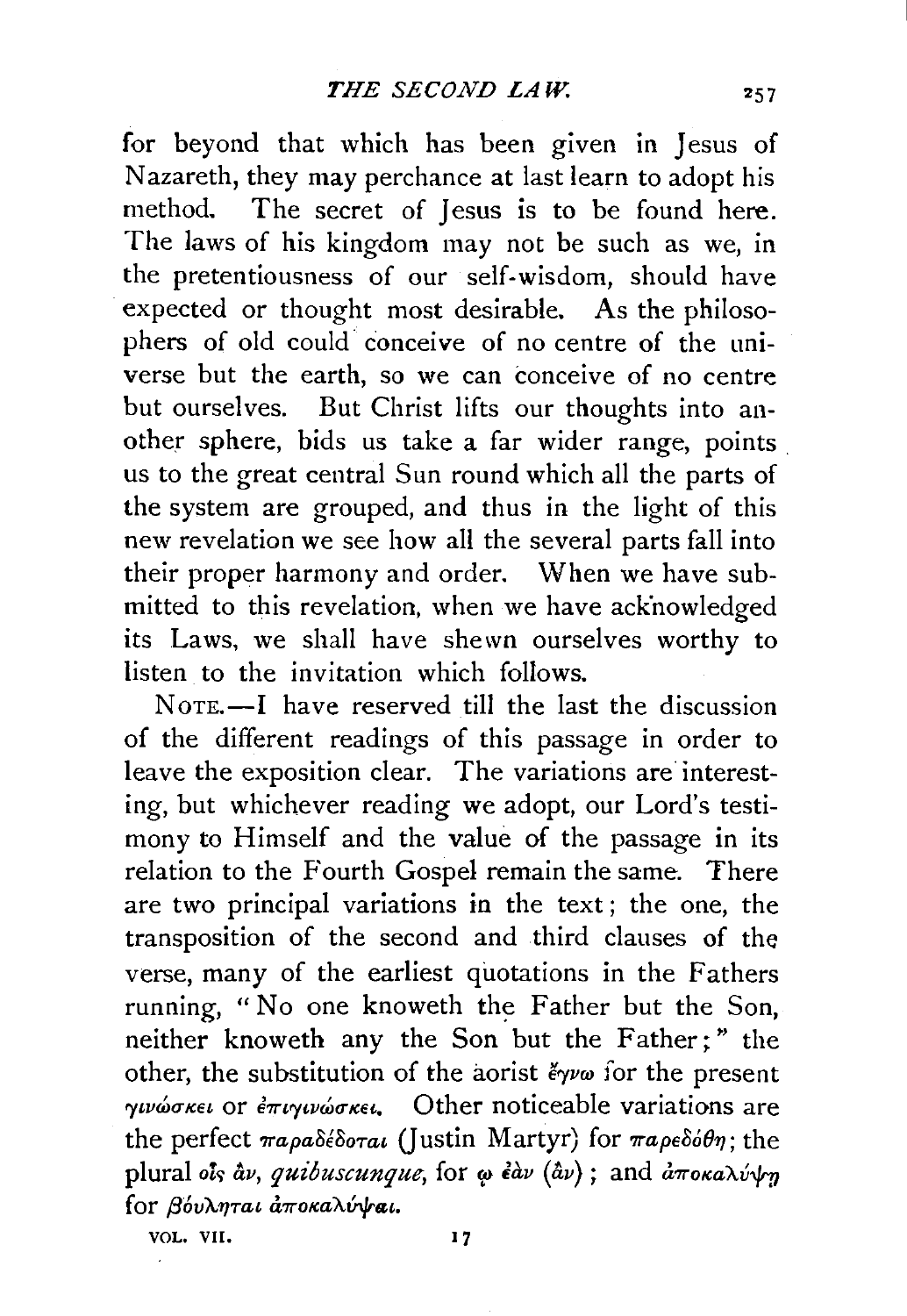As I am unable to agree with Dr. Bruce in his rendering of the aorists, *παρεδόθη*, *ἔγνω*, and as there appears to be a little confusion in his quotations from Iremeus, I will subjoin first the forms in which the passage appears in the earliest patristic quotations, and then discuss the use of the aorist. The latter is a question of considerable importance in its bearing on New Testament exegesis, and, I think, has been dealt with much too hastily by commentators.

First, then, for the quotations of the passage. It stands thus in Justin Martyr :-

(I) πάντα μοι παραδέδοται ύπὸ τοῦ πατρὸς καὶ οὐδεὶς *γινώσκει τον πατέρα εί μη ο υίος, ούδε τον νίον εί μη ο πατηρ*  $K$ αλ δις  $\hat{a}v$  *δ*  $v\hat{b}s$  *άποκαλύψη. Dial.* c. 100.

 $( 2)$  oὐδεὶς ἔγνω τὸν πατέρα εἰ μὴ ὁ υἶός, οὐδὲ τὸν υἶὸν εἰ μὴ ὁ  $\pi a \tau \eta \rho$  και οίς αν αποκαλύψη ο *vίος.* - *Apol.* i. c. 63.

These words are quoted again in the same chapter, with no other variation except that the order of the last three words is *o vios amokaliving*.

It will be observed  $(a)$  that Justin's order in both passages differs from that of the present text of the Gospels as received by the best editors;  $(b)$  that he has the perfect  $\pi a \rho a \delta \epsilon \delta \sigma \tau a \rho$  instead of the aorist  $\pi a \rho \epsilon$ - $\delta\acute{o}\theta\eta$ ; (c) that he has *έγνω* in one place, *γινώσκει* in another.

We come now to Irenæus. Quoting the passage as alleged by the Gnostics in proof of their position that "before the coming of Christ no one clearly knew the Father of truth, but only a Creator of the world," he cites it, together with Verses  $25, 25$ , thus:-

(I) πάντα μοι παρεδόθη ύπο του πατρός μου, και ουδεις " < I > \ " t'! \ ' "' > \ ' \ \ *eyvoo TOV 7raT€pa* €£ }'-') 0 *Vto'>, Ka£ TOV V£OV* €£ *µ71 0 7raTIJP* /Cal p *&.v* 0 *ulo<> U7rOKaA-u'fro.-Lib.* i. *20,* § 3.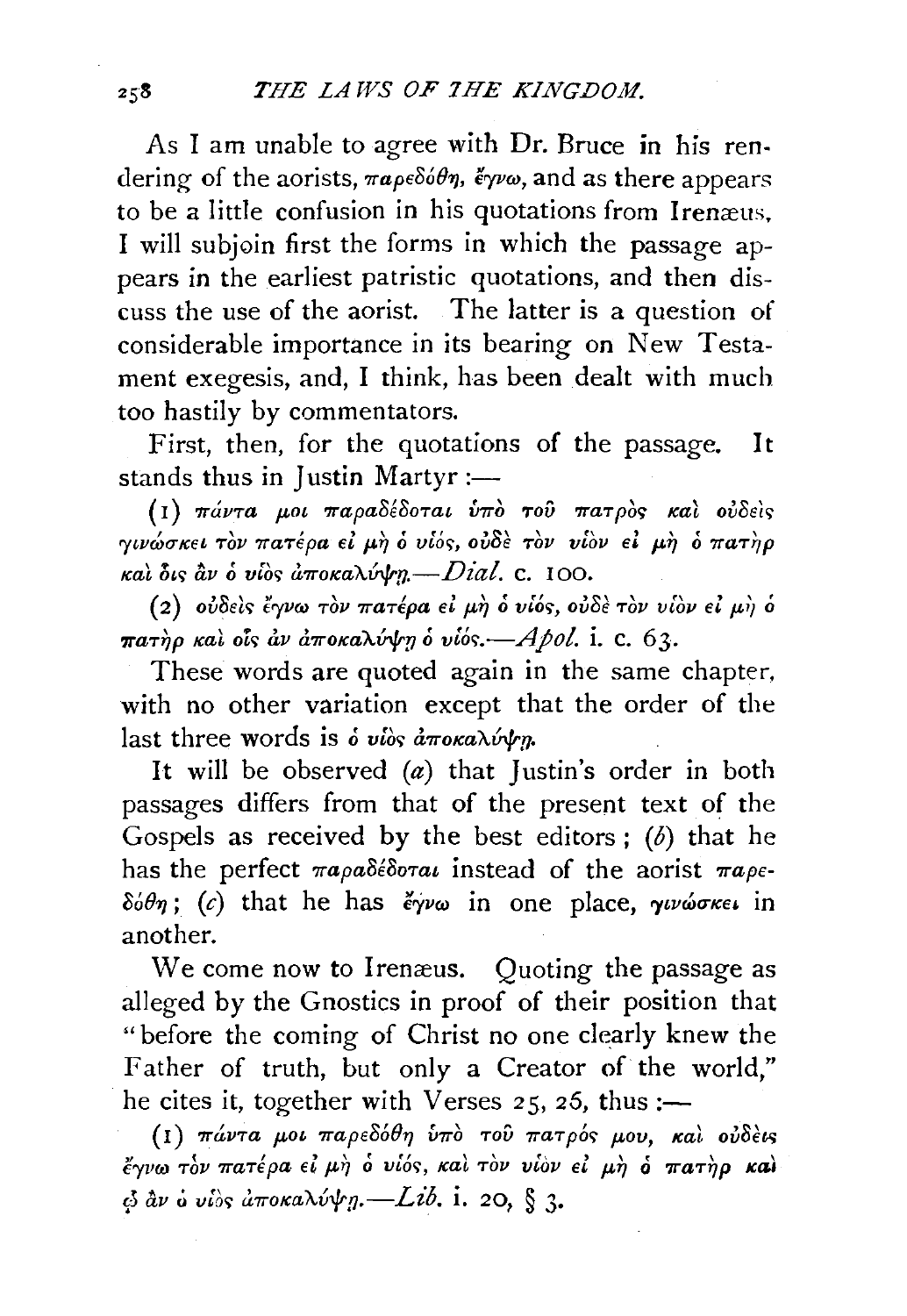In another place (where, however, we have only the Latin translation) he introduces his quotation by saying, "Our Lord, shewing Himself to his disciples as the Word which maketh the Father known, and upbraiding the Jews for rejecting the Word through which  $\overline{G}$ od is known, said," and then gives the passage as follows  $:=$ 

( 2) *Nemo cognoscit Filium nisi Pater, neque Patrem quis cognoscit nisi Filius, et cui voluerit Filius revelare.*  " So," he says, "we find the passage in Matthew and Luke, and Mark has exactly the same : John omits it altogether." There is here an obvious slip of memory, and we may infer that the quotation is from memory, and not from a manuscript lying before him. " But," he continues, "they who would be wiser than the apostles give the text as follows *(sic describunt)* :"-

(3) *Nemo cognovit Patrem nisi Filius, nee Filium nisi Pater, et cui voluerit Filius revelare.* " And they explain it to mean that the true God was known by no one before the coming of our Lord, and that the God which was preached by the Prophets was not the Father of *Christ."-Lib.* iv. c. 6, § I.

He quotes the passage twice more in the same chapter, in both places keeping the present tense (in the Latin), but varying the order of the clauses. In  $\S$  3, (4) *1Vemo cognoscit Patrem nisi Filius,* &c.; in § *7,*  (5) *Nemo cognoscit Filium,* &c., and in both having *et. quibuscunque Fzlius revelaverit.* 

In the last section he adds the important remark that *revelaverit* must not be 'taken to refer only to the future, as though the Word then first began to manifest the Father, when He was born of the Virgin Mary; but that it covers all time. " For from the beginning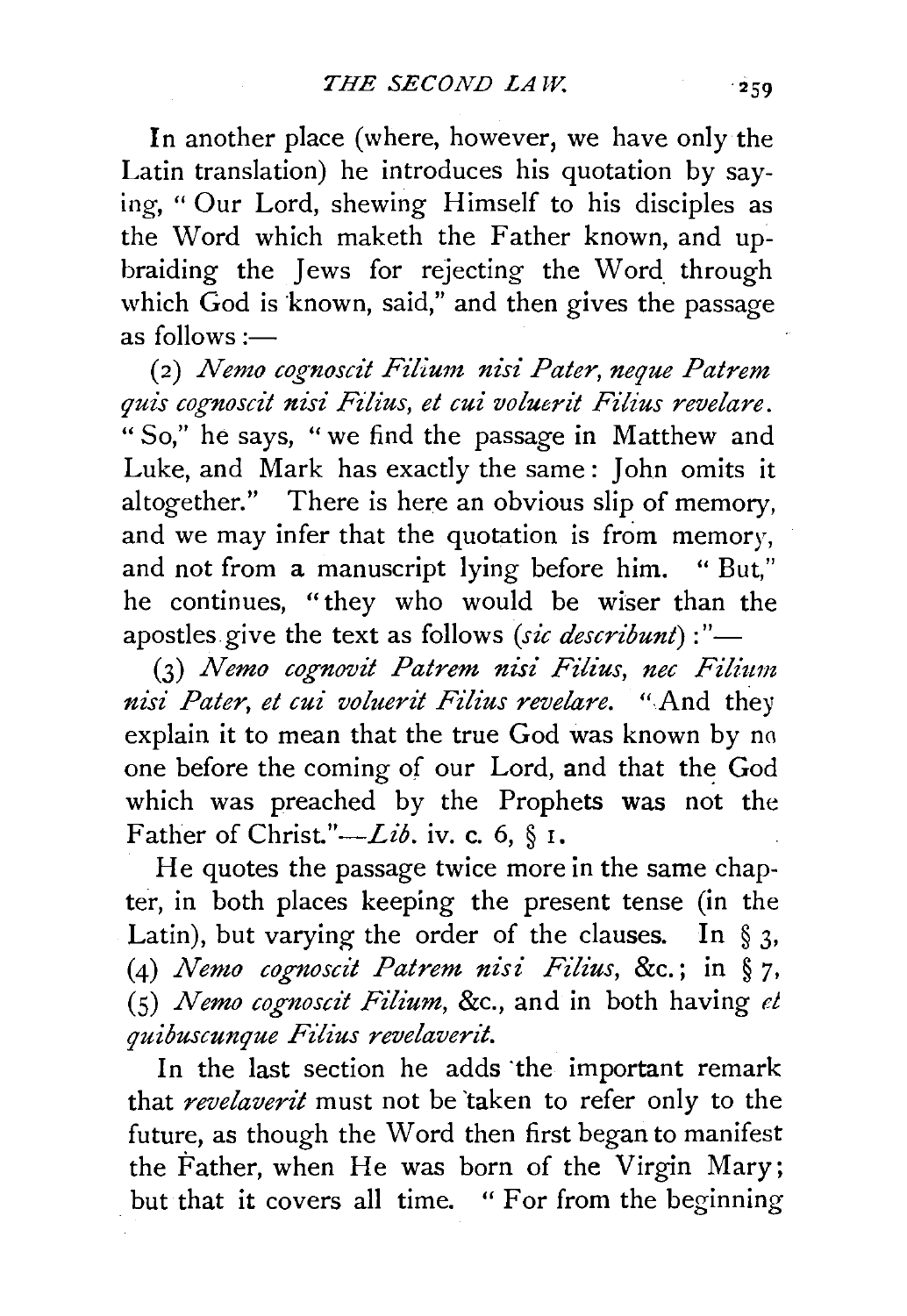the Word present with his creation reveals the Father to all to whom the Father wiHeth, and when He willeth, and as He willeth."

Now what conclusion is to be drawn from these variations? How are we to understand especially what Irenæus says about the heretical text of the passage ? It does not differ in any particular from the text as quoted by Iremeus himself. *Cognovit* no doubt represents  $\zeta \sim \omega$  in the original. But so Irenaeus quotes the passage with the aorist in 1, and he quotes with the same order of the clauses in  $\mathbf{I}$  and in  $\mathbf{I}$ . Besides. as we have seen, Justin Martyr *(Apo!.* c. 63) has essentially the same reading, both as regards the aorist and the order of the clauses. Irenæus, therefore, must have had in view the *construction* put upon the passage by the Gnostic heretics (probably the Marcosians) with whom he is contending, and not any heretical *variation of reading.* 

In other heretical citations of the words, if the aorist stands in the first clause, the present tense stands in the second. Thus Marcion has,  $o\dot{\theta}$ *idels*  $\dot{\epsilon}$ *yvω*  $\tau \dot{\theta}$ *v*  $\pi a \tau \dot{\epsilon}$ *pa*  $\epsilon \dot{\theta}$  $\mu$ *n* ο *υίός, ούδε τον υίον τις γινώσκει, εί μη ο πατήρ.- <i>Dial. ap. Orig.* § 1, p. *283.* But just afterwards the words are  $q$ uoted, ούδεις γινώσκει τον υίον εί μη ό πατήρ, και ουδεις οίδε  $\tau$ *ov viov*  $\kappa \tau \lambda$ . It does not appear from anything in the argument that Marcion was held to have falsified the text. In the Clementines (Hom. xvii. 4) the form is very nearly that of Marcion, except that in the second clause we have ώς ούδε τον υίόν τις οίδεν εί μή ό πατήρ κτλ.

These variations, and in particular the fact that where the aorist stands in the first clause the present is found in the second, lead to the conclusion that no stress is to be laid upon the aorist as necessarily marking a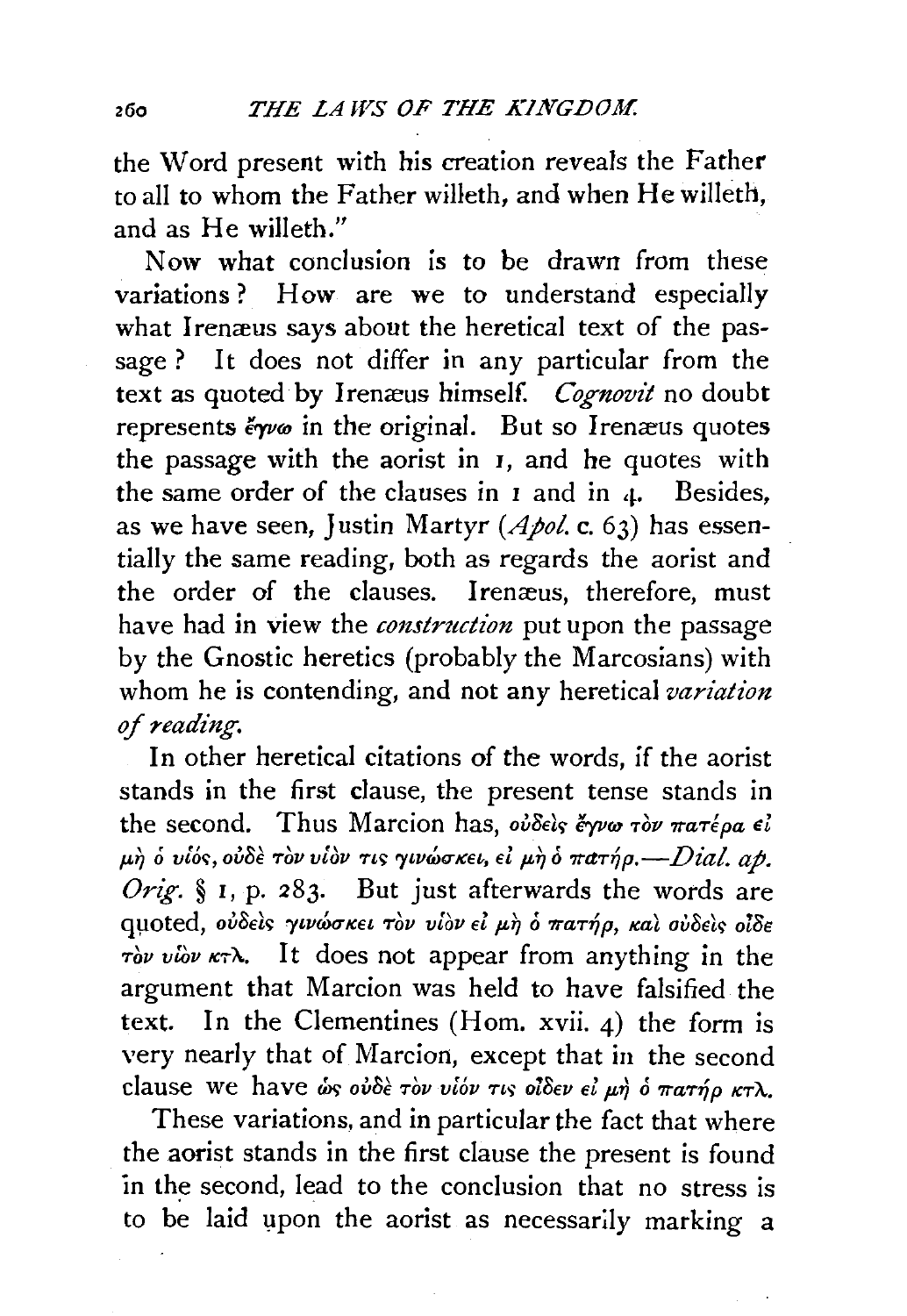point in past time ; though no doubt it may be more favourable than the present to the Gnostic interpretation, viz., that in past times, before the coming of Christ, none knew God as a Father. Still this did not hindei the Fathers in contending with the Gnostics fron\_. adopting the same reading. They evidently treated the tense as indifferent.

As regards  $\pi a \rho \epsilon \delta \phi \eta$ , indeed, there is no variation except in Justin.<sup> $I$ </sup> But even if, as is most probable, he quoted from memory, he certainly gave a true and. nearly equivalent sense by the perfect  $\pi a \rho a \delta \epsilon \delta \sigma \tau a \cdot a^2$  The aorist ought not to be rendered " were delivered," as if pointing to some one specific act. It brings out strongly the fact, without any nice definition of time. The fact here is an eternal fact, not a fact in time at all. And in English, in such a case, the best equivalent is often the present or the perfect. We have, in this same Chapter of St. Matthew (xi. 19), a use of the aorist, which, though not exactly the same as the  $\pi a \rho \epsilon \delta \delta \theta \eta$ , yet cannot clearly be confined to a single past act. The words are, και εδικαιώθη ή σοφία από των τέκνων  $a\dot{v}\tau\hat{\eta}s$ , where the aorist does not mean that once, or some particular occasion, Wisdom was justified of her children, but that, on each occasion as the need arises, she is so justified; and, consequently, our translators are perfectly right in keeping the present, "Wisdom

<sup>&</sup>lt;sup>*f*</sup> There is, however, in the parallel passage in St. Luke, where Kal<sup>2</sup> have  $\pi\alpha\rho a\delta\epsilon\delta\sigma\tau\alpha$ . Indeed this fluctuation between the aorist and the perfect is by no means uncommon in the MSS. of the New Testament.<br><sup>2</sup> Even if the act be regarded as past, its results must be regarded as continuing.

In the Satanic counter-claim we have *ότι έμοι παραδέδοται* (Luke iv. 6), where, however, the act denoted is of course not an eternal fact. Justin does not seem to have felt the distinction between aorist and perfect on which our modern critics insist. But ought we to apply to Hellenists the *jus et norma loquendi* of the classic writers of Attica?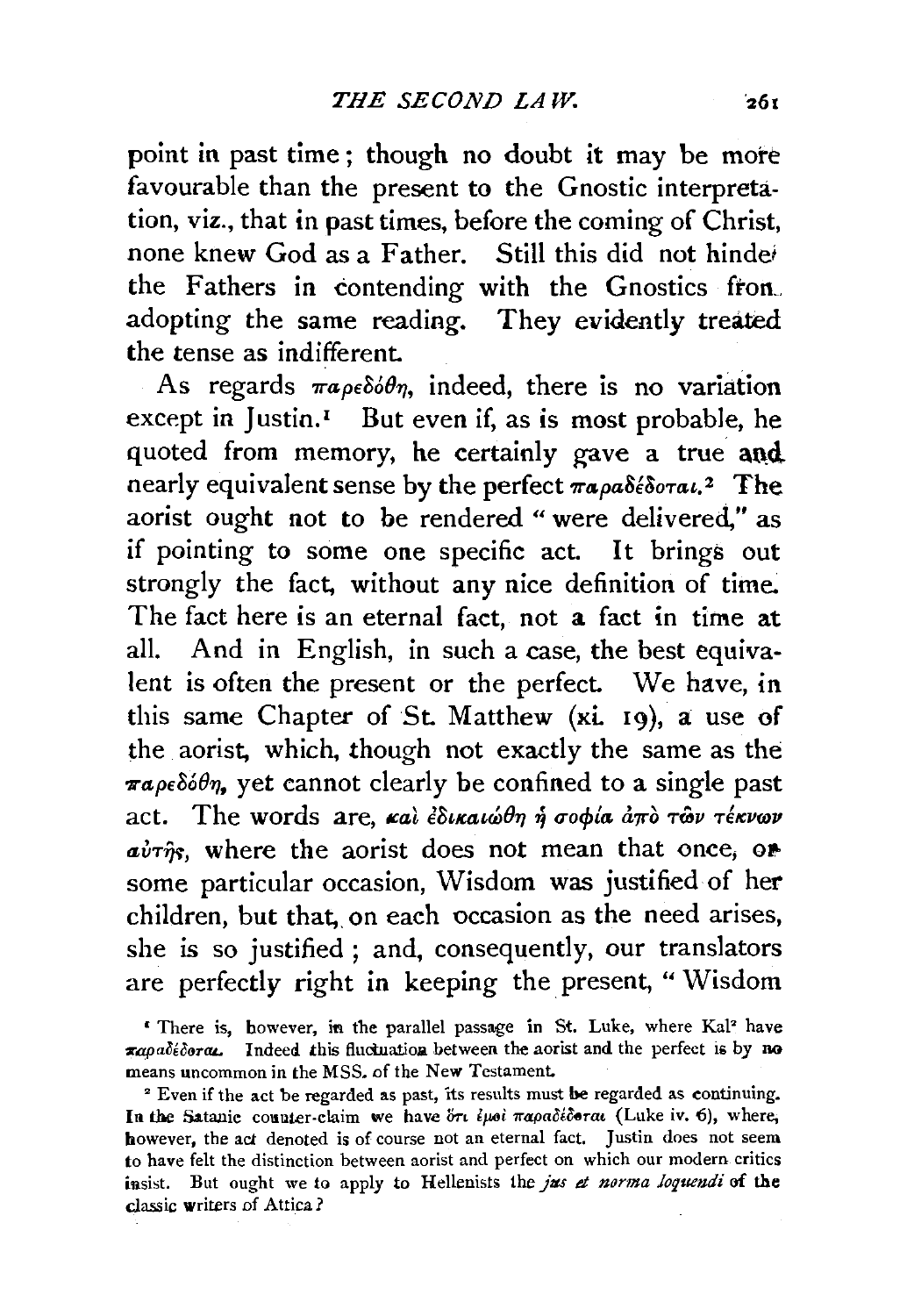is justified," &c. And so here they are perfectly right in rendering," All things are delivered." In the next Chapter (xii. 2, 5), *oux dvérywre* cannot possibly mean, " Did ye not read?" *i.e.*, on one particular past occasion; but it must mean, "Have ye not read?" *i.e.*, whenever that passage has come before you. Hence the proper equivalent of the aorist there is the perfect in ·Ehglish.

In like manner, as regards the use of  $\epsilon_{\gamma\nu\omega\nu}$  in the patristic quotations, it is obviously used as the equivalent of the present  $\gamma_1w_0\alpha_{K\epsilon\iota}$  and  $\delta\iota_0\delta\epsilon$ . And this is abundantly supported by New Testament usage. The aorist is very often equivalent to a present or a perfect, though of course I do not deny that there are many instances in which the strict aorist past is to be retained in translating. But in Luke xvi. 4,  $\epsilon \gamma \nu \omega \nu \tau \ell$ ποιήσω is exactly our "I *know* what I will do "-a happy thought; has just occurred to me-a true and proper aorist. So again, in Luke xxiv. 18 (σύ μόνος παροικεΐς...  $\kappa$ al oux  $\epsilon$   $\gamma$ v $\infty$ s) the present and the aorist are used with no marked difference, "Art thou a stranger Jiving alone, .... and *knowest* not?" or still more literally, "Hast not got to know ? " &c.

So, again, John xvi. 3 ; "These things will they do unto you" (*ort oux equino rov mare pa*  $\kappa$ *T)*, "because they *know* not (or, have not known) the Father."

In John xvii. 25, the parallelism with the passage in St. Matthew, so far as regards the use of the aorist, is still more striking *(πατήρ δίκαιε, και ο κόσμος σε ούκ έγνω*,<br>έγω δέ σε έγνων, και ούτοι *έγνωσαν ότι σύ με απέστειλας*), where it is obvious that the aorists cannot be confined to single past acts, but are equivalent to presents or perfects : "The world knoweth thee not. but I know